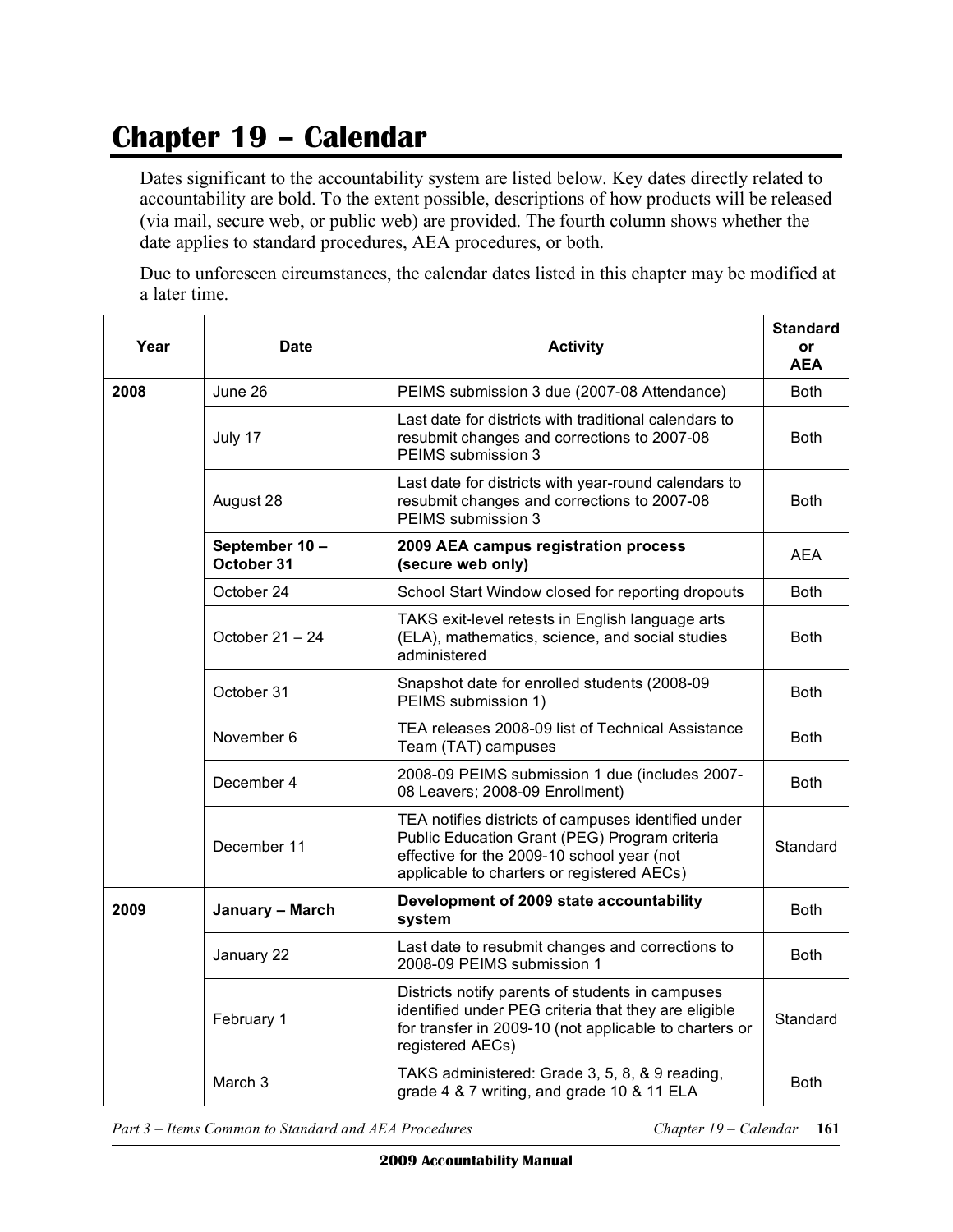| Year           | <b>Date</b>        | <b>Activity</b>                                                                                                                                      | <b>Standard</b><br><b>or</b><br><b>AEA</b> |
|----------------|--------------------|------------------------------------------------------------------------------------------------------------------------------------------------------|--------------------------------------------|
| $2009$ (cont.) | April 1 - April 24 | Pairing relationships requested for identified<br>campuses (secure web only)                                                                         | Standard                                   |
|                | April 7            | TAKS administered: Grade 5 & 8 mathematics                                                                                                           | <b>Both</b>                                |
|                | April 21           | <b>Commissioner's final decisions for 2009</b><br>accountability system are posted online                                                            | <b>Both</b>                                |
|                | April 28 - May 1   | TAKS administered: Grade 3, 4, 6, 7, 9, 10, & 11<br>Math; Grade 4, 6, & 7 Reading; Grade 5, 8, 10, & 11<br>Science; Grade 8, 10, & 11 Social Studies | <b>Both</b>                                |
|                | <b>April</b>       | TEA contacts alternative education campuses<br>(AECs) that do not meet the 2009 at-risk<br>registration criterion                                    | <b>AEA</b>                                 |
|                | May 5              | TEA contacts charters that have the option to<br>be evaluated under 2009 AEA procedures                                                              | AEA                                        |
|                | <b>May 15</b>      | Due date for responses from charters that have<br>the option to be evaluated under 2009 AEA<br>procedures (secure web only)                          | AEA                                        |
|                | <b>May 19</b>      | TAKS mathematics (grade 5 & 8) retest                                                                                                                | <b>Both</b>                                |
|                | May 20 - June 26   | 2009 Accountability Manual published online                                                                                                          | <b>Both</b>                                |
|                | May 16 - 22        | Districts receive TAKS results for all subjects, all<br>grades                                                                                       | Both                                       |
|                | June 18            | Districts receive confidential dropout and<br>completion lists and rates from TEA (secure<br>web only)                                               | <b>Both</b>                                |
|                | June 25            | 2008-09 PEIMS submission 3 due (2008-09<br>Attendance)                                                                                               | <b>Both</b>                                |
|                | July 16            | Last date for districts with traditional calendars to<br>resubmit changes and corrections to 2008-09<br>PEIMS submission 3                           | <b>Both</b>                                |
|                | July 16            | Districts receive confidential preview data<br>tables from TEA (secure web only)                                                                     | <b>Both</b>                                |
|                | July 16            | TEA begins accepting ratings appeals                                                                                                                 | Both                                       |
|                | July 31*           | TEA issues 2009 district and campus<br>accountability ratings                                                                                        | Both                                       |
|                | <b>August 14</b>   | Last day to appeal 2009 state accountability<br>ratings                                                                                              | Both                                       |

 $\overline{a}$ Ì  $*$  The public release of district and campus ratings will be posted online on July 31 $st$ . Districts will have access to their list of district and campus ratings on the TEA Secure Environment (TEASE) Accountability site the afternoon of July  $30<sup>th</sup>$ . ESC's will receive a listing via email on July  $31<sup>st</sup>$  showing the district and campus ratings for the districts in their region. Final masked data tables will be available on the TEA public website.

**<sup>162</sup>** *Chapter 19 – Calendar Part 3 – Items Common to Standard and AEA Procedures*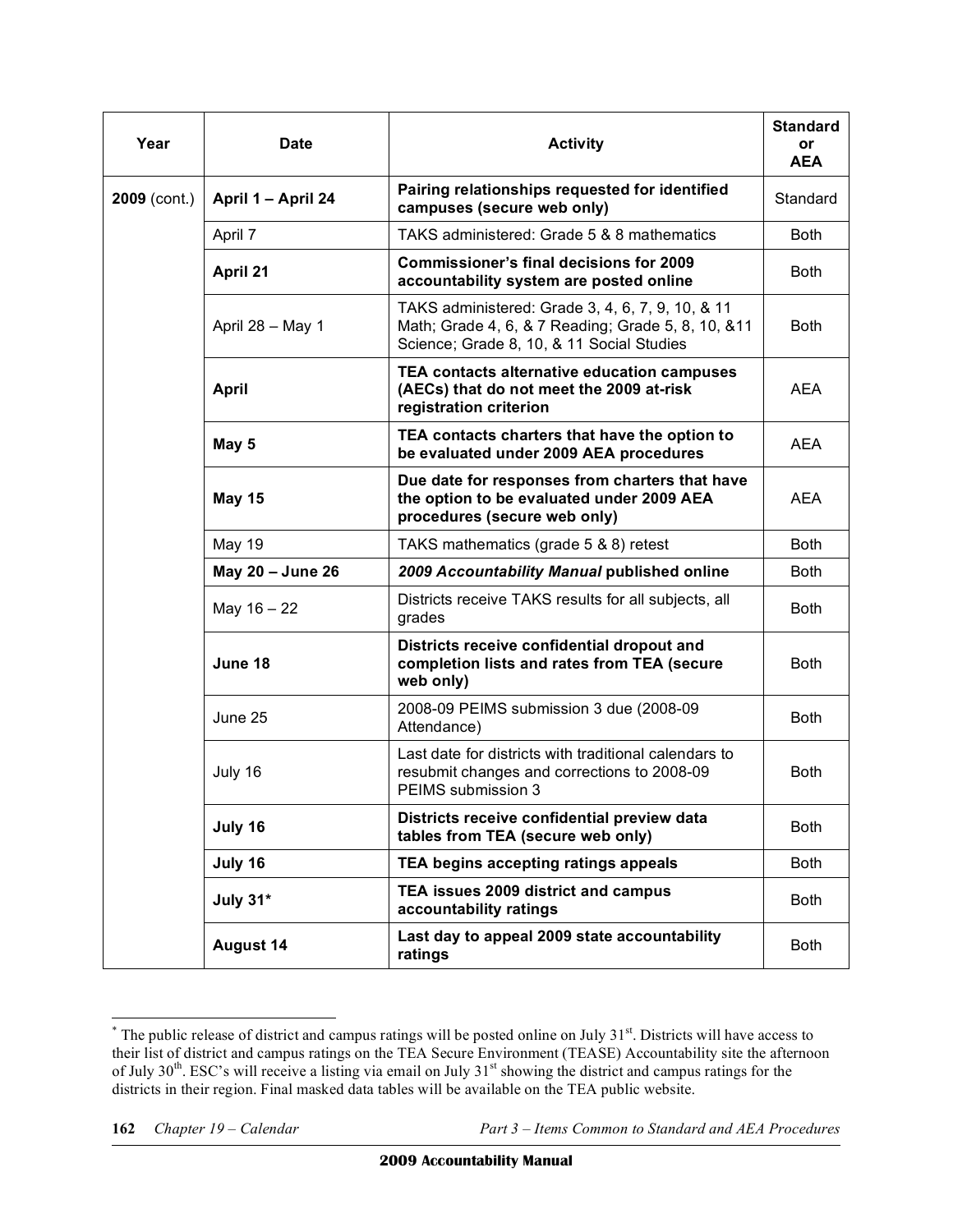| Year           | <b>Date</b>           | <b>Activity</b>                                                                                                                                                 | <b>Standard</b><br>or<br><b>AEA</b> |
|----------------|-----------------------|-----------------------------------------------------------------------------------------------------------------------------------------------------------------|-------------------------------------|
| $2009$ (cont.) | August/September      | Districts must post current accountability rating,<br>AEIS report, and SRC on district website                                                                  | <b>Both</b>                         |
|                | August 27             | Last date for districts with TEA-approved year-<br>round calendars to resubmit 2008-09 PEIMS<br>submission 3                                                    | <b>Both</b>                         |
|                | September 9-23        | 2010 AEA campus registration process<br>(secure web only)                                                                                                       | <b>AEA</b>                          |
|                | September 25          | School Start Window closed for reporting dropouts                                                                                                               | <b>Both</b>                         |
|                | September/October     | Districts must include accountability ratings with<br>first student report cards                                                                                | <b>Both</b>                         |
|                | <b>Early October</b>  | Appeal decisions mailed to districts (and<br>posted on secure web)                                                                                              | <b>Both</b>                         |
|                | <b>Late October</b>   | Final ratings release-after resolution of all<br>appeals (secure and public web)                                                                                | <b>Both</b>                         |
|                | <b>Late October</b>   | <b>TEA issues 2009 Gold Performance</b><br><b>Acknowledgments (GPA)</b>                                                                                         | <b>Both</b>                         |
|                | October $20 - 23$     | TAKS exit-level retests in ELA, mathematics,<br>science, and social studies administered                                                                        | <b>Both</b>                         |
|                | October 30            | Snapshot date for enrolled students<br>(2009-10 PEIMS submission 1)                                                                                             | <b>Both</b>                         |
|                | October 30            | TEA releases 2009-10 list of Technical<br><b>Assistance Team (TAT) campuses</b>                                                                                 | <b>Both</b>                         |
|                | <b>Early November</b> | TEA releases 2008-09 AEIS reports to district<br>superintendents (secure web only)                                                                              | <b>Both</b>                         |
|                | <b>Late November</b>  | Release of 2008-09 AEIS reports on public<br>website                                                                                                            | <b>Both</b>                         |
|                | November-December     | TEA releases preliminary longitudinal cohorts to<br>districts (secure web only)                                                                                 | <b>Both</b>                         |
|                | December 3            | 2009-10 PEIMS submission 1 due (includes 2008-<br>09 Leavers and 2009-10 Enrollment)                                                                            | <b>Both</b>                         |
|                | <b>Early December</b> | TEA notifies districts of campuses identified<br>under PEG criteria effective for the 2010-11<br>school year (not applicable to charters or<br>registered AECs) | Standard                            |
|                | <b>Early December</b> | TEA releases 2008-09 School Report Cards                                                                                                                        | <b>Both</b>                         |
| 2010           | January - March       | Development of 2010 state accountability<br>system                                                                                                              | <b>Both</b>                         |
|                | January 21            | Last date to resubmit changes and corrections to<br>2009-10 PEIMS submission 1                                                                                  | <b>Both</b>                         |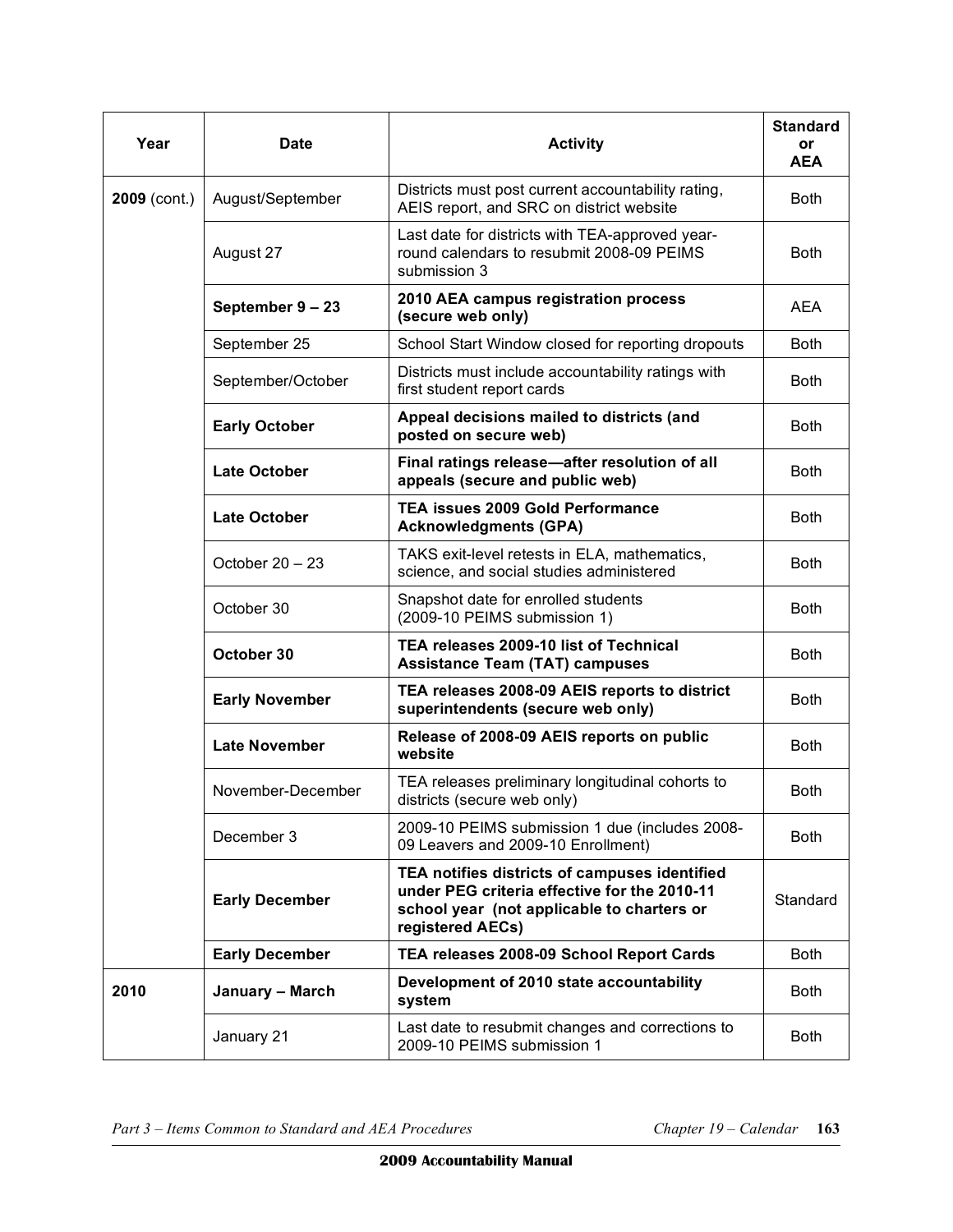| Year           | Date              | <b>Activity</b>                                                                                                                                                                        | <b>Standard</b><br>or<br><b>AEA</b> |
|----------------|-------------------|----------------------------------------------------------------------------------------------------------------------------------------------------------------------------------------|-------------------------------------|
| $2010$ (cont.) | February 1        | Districts notify parents of students in campuses<br>identified under PEG criteria that they are eligible<br>for transfer in 2010-11 (not applicable to charters or<br>registered AECs) | Standard                            |
|                | March 3           | TAKS reading, writing, ELA, mathematics, and<br>science administered                                                                                                                   | <b>Both</b>                         |
|                | <b>April</b>      | <b>Campus pairing process</b><br>(secure web only)                                                                                                                                     | Standard                            |
|                | <b>April</b>      | TEA contacts AECs that do not meet the 2010<br>at-risk registration criterion                                                                                                          | <b>AEA</b>                          |
|                | April 6           | TAKS grade 5 & 8 mathematics administered                                                                                                                                              | <b>Both</b>                         |
|                | April 27 - Apr 30 | TAKS administered: Grade 3, 4, 6, 7, 9, 10, & 11<br>Math; Grade 4, 6, & 7 Reading; Grade 5, 8, 10, & 11<br>Science; Grade 8, 10, & 11 Social Studies                                   | <b>Both</b>                         |
|                | <b>May</b>        | Charters that have the option to be evaluated<br>under 2010 AEA procedures are contacted                                                                                               | <b>AEA</b>                          |
|                | Mid-May           | Districts receive TAKS results for all subjects, all<br>grades                                                                                                                         | <b>Both</b>                         |
|                | <b>May 18</b>     | TAKS grades 5 & 8 mathematics retest                                                                                                                                                   | <b>Both</b>                         |
|                | Mid-May           | Due date for responses from charters that have<br>the option to be evaluated under 2010 AEA<br>procedures (secure web only)                                                            | <b>AEA</b>                          |
|                | Mid-May           | 2010 Accountability Manual published online                                                                                                                                            | <b>Both</b>                         |
|                | June              | Districts receive confidential dropout and<br>completion lists and rates from TEA<br>(secure web only)                                                                                 | <b>Both</b>                         |
|                | June 24           | 2009-10 PEIMS submission 3 due (2009-10)<br>Attendance)                                                                                                                                | <b>Both</b>                         |
|                | July 15           | Last date for districts with traditional calendars to<br>resubmit changes and corrections to 2009-10<br>PEIMS submission 3                                                             | <b>Both</b>                         |
|                | Mid-July          | Districts receive confidential preview data<br>tables from TEA (secure web only)                                                                                                       | <b>Both</b>                         |
|                | July 30           | Release of 2010 accountability ratings                                                                                                                                                 | <b>Both</b>                         |
|                | <b>August</b>     | 2010 state accountability ratings appeals<br>process (Date for appeals deadline TBD)                                                                                                   | <b>Both</b>                         |
|                | August/September  | Districts must post current accountability rating,<br>AEIS report, and SRC on district website                                                                                         | <b>Both</b>                         |
|                | <b>August 26</b>  | Last date for districts with TEA-approved year-<br>round calendars to resubmit 2009-10 PEIMS<br>submission 3                                                                           | <b>Both</b>                         |

Chapter 19 - Calendar

**164** *Chapter 19 – Calendar Part 3 – Items Common to Standard and AEA Procedures*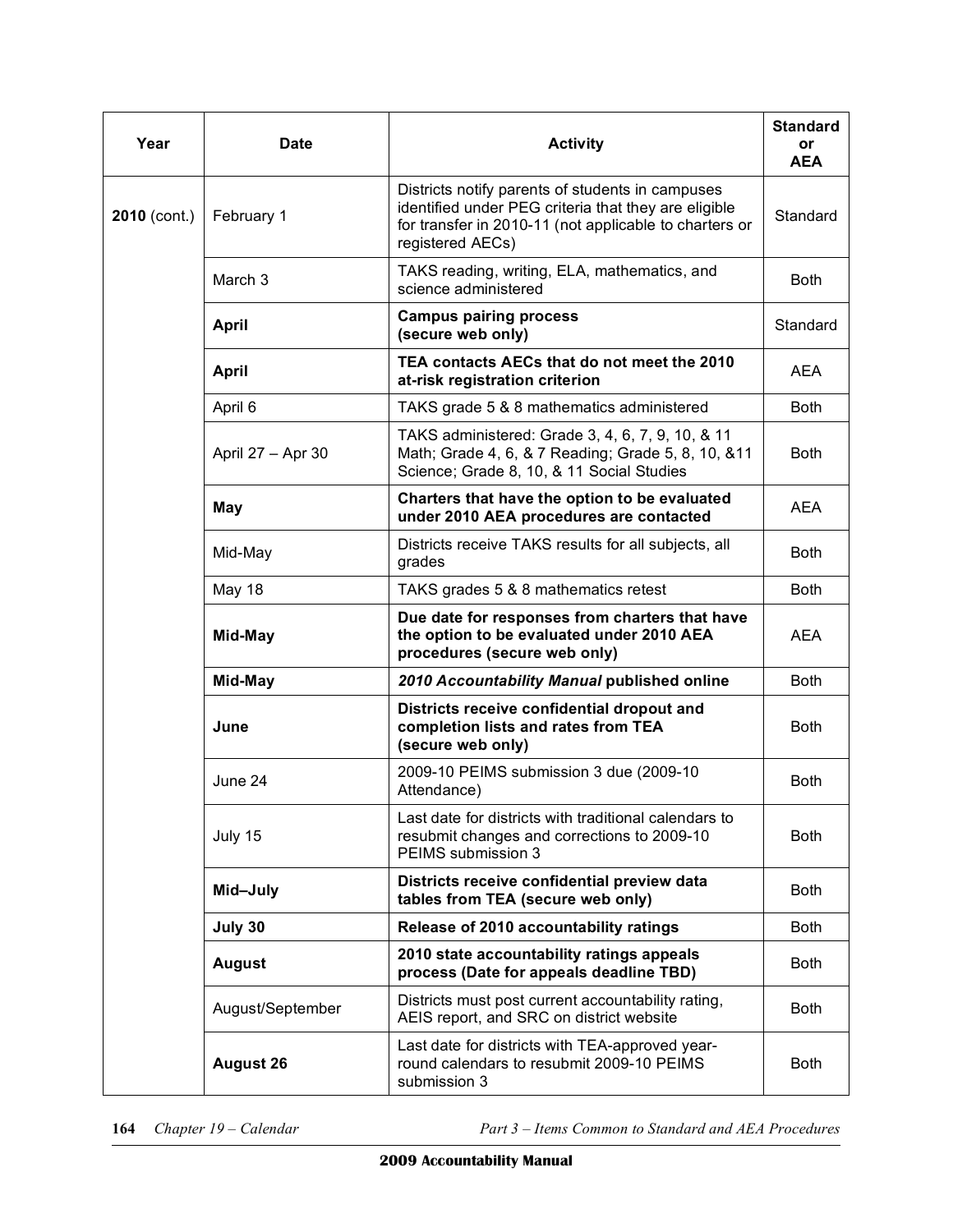| Year           | Date               | <b>Activity</b>                                                                                                                                             | <b>Standard</b><br>or<br><b>AEA</b> |
|----------------|--------------------|-------------------------------------------------------------------------------------------------------------------------------------------------------------|-------------------------------------|
| $2010$ (cont.) | September $8 - 22$ | 2011 AEA campus registration process<br>(secure web only)                                                                                                   | AFA                                 |
|                | September/October  | Districts must include the most current campus<br>accountability rating with the first student report<br>card                                               | <b>Both</b>                         |
|                | October            | Appeal decisions mailed to districts (and<br>posted on secure web)                                                                                          | <b>Both</b>                         |
|                | October            | Final ratings release-after resolution of all<br>appeals                                                                                                    | <b>Both</b>                         |
|                | <b>October</b>     | TEA issues 2010 GPA                                                                                                                                         | <b>Both</b>                         |
|                | October/November   | TEA releases 2009-10 AEIS reports                                                                                                                           | <b>Both</b>                         |
|                | November-December  | TEA releases preliminary longitudinal cohorts to<br>districts (secure web only)                                                                             | <b>Both</b>                         |
|                | November/December  | TEA notifies districts of campuses identified<br>under PEG criteria effective for 2011-12 school<br>year (not applicable to charters or registered<br>AECs) | Standard                            |
|                | November/December  | TEA releases 2009-10 School Report Cards                                                                                                                    | <b>Both</b>                         |